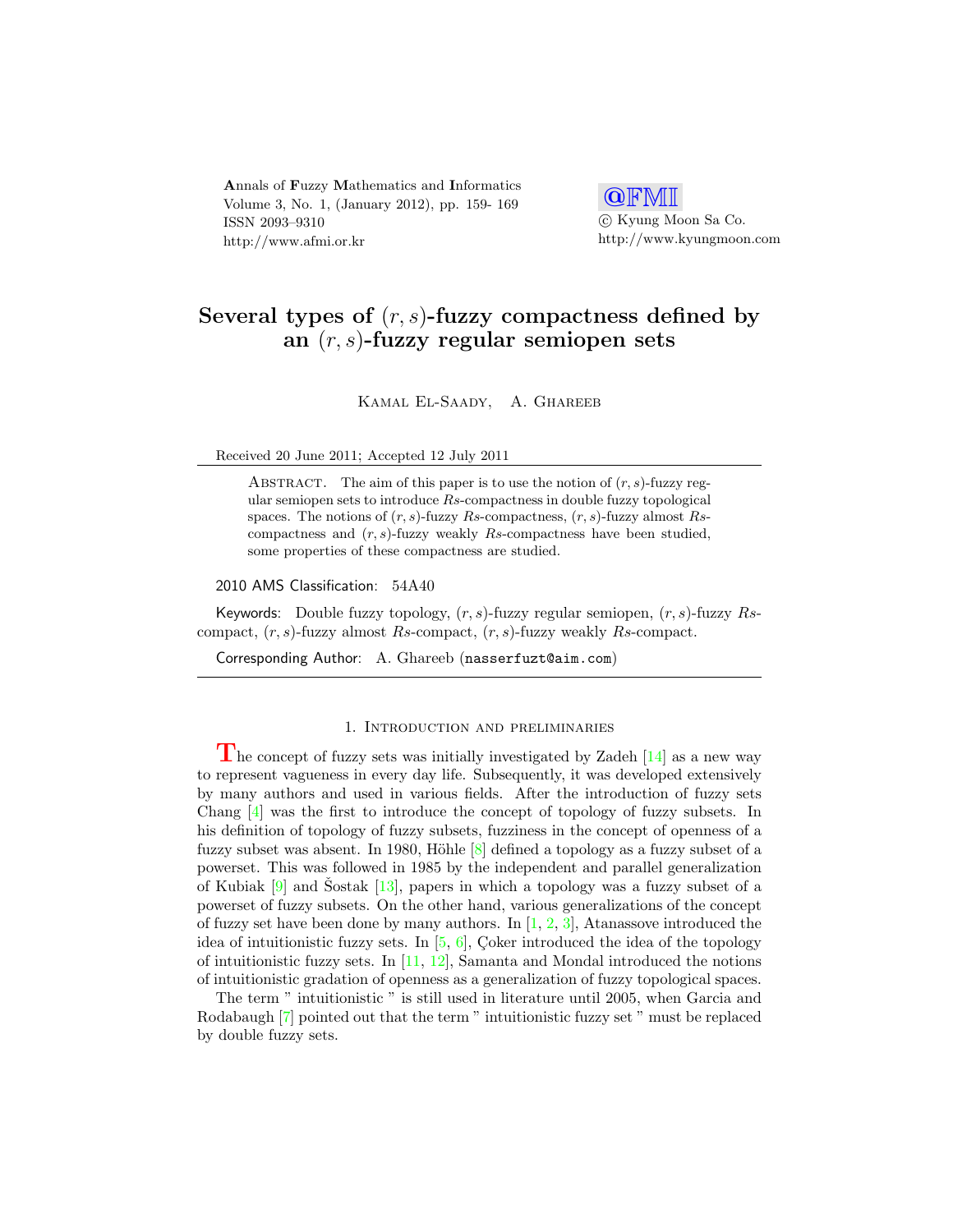In [\[10\]](#page-10-13), some kinds of compactness are introduced like  $(r, s)$ -fuzzy compactness,  $(r, s)$ -fuzzy almost compact and  $(r, s)$ -fuzzy near compactness. In this paper, we aim to introduce new kinds of compactness for double fuzzy topological spaces named by  $(r, s)$ -fuzzy Rs-compactness,  $(r, s)$ -fuzzy almost Rs-compactness and  $(r, s)$ -fuzzy weakly Rs-compactness. Some properties of this concept is given and the relationships between them and the other kinds of compactness are studied.

Throughout this paper, let  $X$  be a nonempty set and  $I$  is the closed unit interval [0, 1].  $I_0 = (0, 1]$  and  $I_1 = [0, 1]$ . The family of all fuzzy sets on X denoted by  $I^X$ . A function  $f: I^X \to I^Y$  and its inverse  $f^{-1}: I^Y \to I^X$  are defined by  $f(\lambda)(y) = \bigvee_{f(x)=y} \lambda(x)$  and  $f^{-1}(\nu)(x) = \nu(f(x))$ , for each  $\lambda \in I^X$ ,  $\nu \in I^Y$  and  $x \in X$ , respectively. Notions and notations not described in this paper are standard and usual.

## 2. Double fuzzy topological spaces

**Definition 2.1** ([\[11,](#page-10-10) [12\]](#page-10-11)). A double fuzzy topology is the functions  $\mathcal{T}, \mathcal{T}^* : I^X \to I$ , which satisfies the following conditions:

- (1)  $\mathcal{T}(\lambda) + \mathcal{T}^*(\lambda) \leq 1$ , for each  $\lambda \in I^X$ ,
- (2)  $\mathcal{T}(\lambda_1 \wedge \lambda_2) \geq \mathcal{T}(\lambda_1) \wedge \mathcal{T}(\lambda_2)$  and  $\mathcal{T}^*(\lambda_1 \wedge \lambda_2) \leq \mathcal{T}^*(\lambda_1) \vee \mathcal{T}^*(\lambda_2)$ , for each  $\lambda_1, \lambda_2 \in I^X$ ,
- (3)  $\mathcal{T}(\bigvee_{i\in\Delta}\lambda_i)\geq\bigwedge_{i\in\Delta}\mathcal{T}(\lambda_i)$  and  $\mathcal{T}^*(\bigvee_{i\in\Delta}\lambda_i)\leq\bigvee_{i\in\Delta}\mathcal{T}^*(\lambda_i)$ , for each  $\{\lambda_i|i\in\Delta\}$  $\Delta$ }  $\subset I^X$ .

The triplet  $(X, \mathcal{T}, \mathcal{T}^*)$  is called a double fuzzy topological space.  $\mathcal{T}(\lambda)$  and  $\mathcal{T}^*(\lambda)$ may be interpreted as gradation of openness and gradation of nonopenness for  $\lambda \in$  $I^X$ , respectively. A function  $f: X \to Y$  is said to be a double fuzzy continuous if  $T_1(f^{-1}(\nu)) \geq T_2(\nu)$  and  $T^*_{1}(f^{-1}(\nu)) \leq T^*_{2}(\nu)$ , for each  $\nu \in I^Y$ .

**Definition 2.2** ([\[6\]](#page-10-9)). Let  $(X, \mathcal{T}, \mathcal{T}^*)$  be a double fuzzy topological space. Then double fuzzy closure operator and double fuzzy interior operator of  $\lambda \in I^X$  are defined by

$$
\mathcal{C}_{\mathcal{T},\mathcal{T}^*}(\lambda,r,s) = \bigwedge \{ \mu \in I^X \mid \lambda \le \mu, \mathcal{T}(\underline{1} - \mu) \ge r, \mathcal{T}^*(\underline{1} - \mu) \le s \},
$$

$$
\mathcal{I}_{\mathcal{T},\mathcal{T}^*}(\lambda,r,s) = \bigvee \{ \gamma \in I^X \mid \gamma \le \lambda, \mathcal{T}(\gamma) \ge r, \mathcal{T}^*(\gamma) \le s \}.
$$

Where  $r \in I_0$  and  $s \in I_1$  with  $r + s \leq 1$ .

**Theorem 2.3** ([\[6\]](#page-10-9)). A double fuzzy closure operator and double fuzzy interior operator satisfy the following properties:

(1)  $\lambda \leq \mathcal{C}_{\mathcal{T},\mathcal{T}^*}(\lambda,r,s),$ (2)  $\mathcal{I}_{\mathcal{T},\mathcal{T}^*}(\lambda,r,s) \leq \lambda$ , (3)  $\lambda \leq \mu$  and  $r_1 \leq r_2$ ,  $s_1 \geq s_2$  implies  $\mathcal{C}_{\mathcal{T},\mathcal{T}^*}(\lambda,r_1,s_1) \leq \mathcal{C}_{\mathcal{T},\mathcal{T}^*}(\mu,r_2,s_2)$ , (4)  $\lambda \leq \mu$  and  $r_1 \leq r_2$ ,  $s_1 \geq s_2$  implies  $\mathcal{I}_{\mathcal{T},\mathcal{T}}*(\lambda,r_2,s_2) \leq \mathcal{I}_{\mathcal{T},\mathcal{T}}*(\mu,r_1,s_1)$ , (5)  $\mathcal{C}_{\mathcal{T},\mathcal{T}^*}(\mathcal{C}_{\mathcal{T},\mathcal{T}^*}(\lambda,r,s),r,s)=\mathcal{C}_{\mathcal{T},\mathcal{T}^*}(\lambda,r,s),$ (6)  $\mathcal{I}_{\mathcal{T},\mathcal{T}^*}(\mathcal{I}_{\mathcal{T},\mathcal{T}^*}(\lambda,r,s),r,s)=\mathcal{I}_{\mathcal{T},\mathcal{T}^*}(\lambda,r,s),$ (7)  $\mathcal{C}_{\mathcal{T},\mathcal{T}^*}(\lambda \vee \mu,r,s) = \mathcal{C}_{\mathcal{T},\mathcal{T}^*}(\lambda,r,s) \vee \mathcal{C}_{\mathcal{T},\mathcal{T}^*}(\mu,r,s),$ (8)  $\mathcal{I}_{\mathcal{T},\mathcal{T}^*}(\lambda \wedge \mu,r,s) = \mathcal{I}_{\mathcal{T},\mathcal{T}^*}(\lambda,r,s) \wedge \mathcal{I}_{\mathcal{T},\mathcal{T}^*}(\mu,r,s),$ (9)  $\underline{1}-\mathcal{C}_{\mathcal{T},\mathcal{T}^*}(\underline{1}-\lambda,r,s)=\mathcal{I}_{\mathcal{T},\mathcal{T}^*}(\lambda,r,s)$  and  $\underline{1}-\mathcal{I}_{\mathcal{T},\mathcal{T}^*}(\underline{1}-\lambda,r,s)=\mathcal{C}_{\mathcal{T},\mathcal{T}^*}(\lambda,r,s).$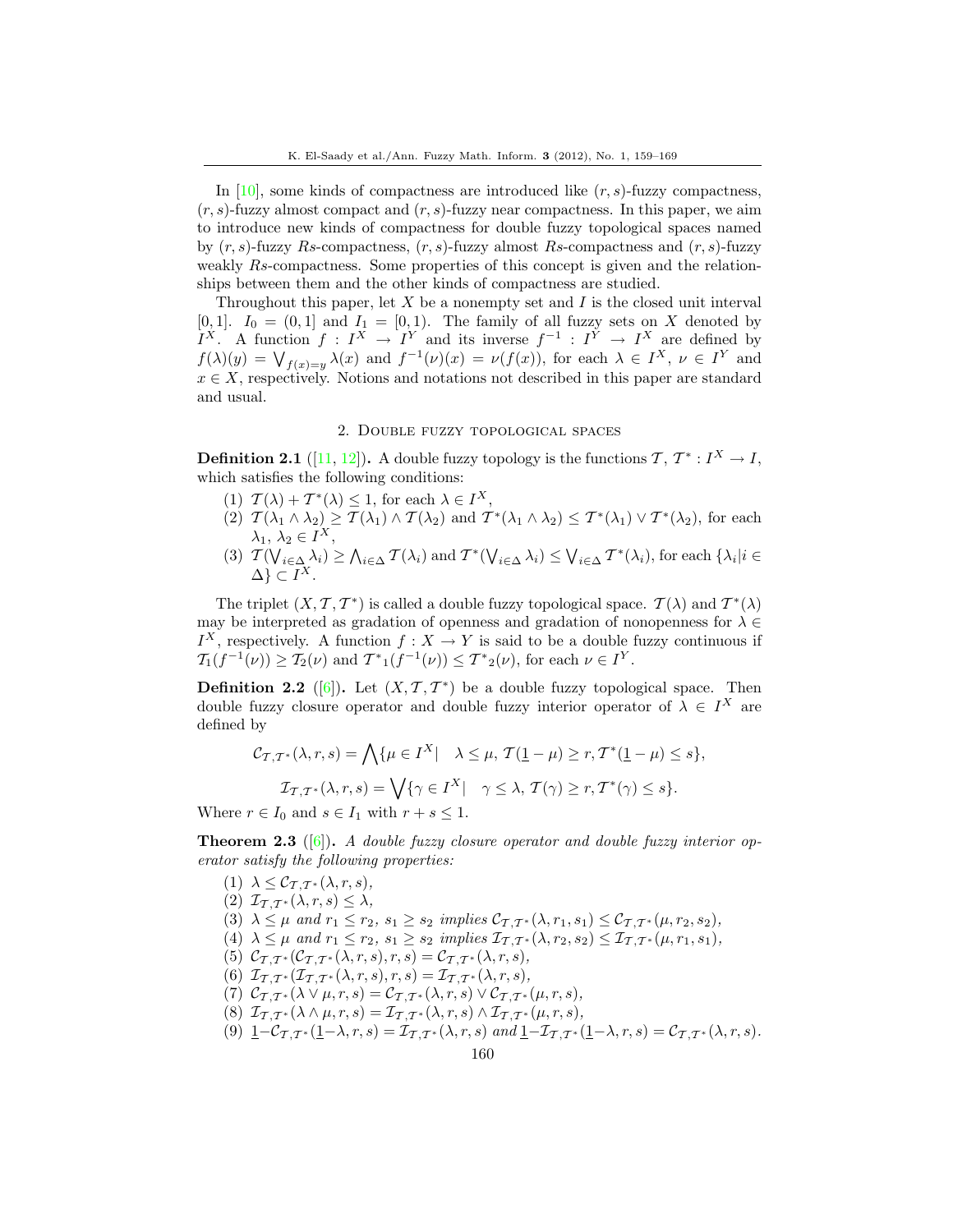**Definition 2.4.** Let  $(X, \mathcal{T}, \mathcal{T}^*)$  be a double fuzzy topological space,  $\lambda \in I^X$ ,  $r \in I_0$ , and  $s \in I_1$ . Then  $\lambda$  is called:

- (1)  $(r, s)$ -fuzzy semiopen [\[10\]](#page-10-13) if there exists  $\mu \in I^X$  with  $\mathcal{T}(\mu) \geq r$ ,  $\mathcal{T}^*(\mu) \leq s$ such that  $\mu \leq \lambda \leq \mathcal{C}_{\mathcal{T},\mathcal{T}^*}(\mu,r,s)$ .
- (2)  $(r, s)$ -fuzzy regular open  $[10]$  if  $\lambda = \mathcal{I}_{\mathcal{T}, \mathcal{T}}*(\mathcal{C}_{\mathcal{T}, \mathcal{T}}*(\lambda, r, s), r, s).$
- (3)  $(r, s)$ -fuzzy regular closed [\[10\]](#page-10-13) if  $\lambda = \mathcal{C}_{\mathcal{T}, \mathcal{T}^*}(\mathcal{I}_{\mathcal{T}, \mathcal{T}^*}(\lambda, r, s), r, s)$ .
- (4)  $(r, s)$ -fuzzy regular semiopen if there exists an  $(r, s)$ -fuzzy regular open set  $\mu$  such that  $\mu \leq \lambda \leq \mathcal{C}_{\mathcal{T},\mathcal{T}^*}(\mu,r,s)$ .

**Remark 2.5.** (a)  $\lambda$  is  $(r, s)$ -fuzzy regular open if and only if  $1 - \lambda$  is  $(r, s)$ -fuzzy regular closed [\[10\]](#page-10-13).

(b)  $\lambda$  is an  $(r, s)$ -fuzzy regular open set  $\Rightarrow$  an  $(r, s)$ -fuzzy regular semiopen set  $\Rightarrow$ an  $(r, s)$ -fuzzy semiopen set.

None of the converses need be true in general, as shown by the following example.

**Example 2.6.** (1) Let  $X = \{a, b, c\}$  and  $\mu_1, \mu_2, \mu_3 \in I^X$  defined as follows:

$$
\mu_1 = \{ \langle a, 0.3 \rangle, \langle b, 0.3 \rangle, \langle c, 0.3 \rangle \}, \n\mu_2 = \{ \langle a, 0.4 \rangle, \langle b, 0.3 \rangle, \langle c, 0.3 \rangle \}, \n\mu_3 = \{ \langle a, 0.6 \rangle, \langle b, 0.4 \rangle, \langle c, 0.3 \rangle \}.
$$

We define a double fuzzy topology  $\mathcal{T}, \mathcal{T}^* : I^X \to I$  as follows:

$$
\mathcal{T}(\lambda) = \begin{cases} 1, & \text{if } \lambda \in \{1, 0\}; \\ 0.6, & \text{if } \lambda = \mu_1; \\ 0, & \text{otherwise.} \end{cases}, \quad \mathcal{T}^*(\lambda) = \begin{cases} 0, & \text{if } \lambda \in \{1, 0\}; \\ 0.3, & \text{if } \lambda = \mu_1; \\ 1, & \text{otherwise.} \end{cases}
$$

Let  $r = 0.6, s = 0.3$ ; then in  $(X, \mathcal{T}, \mathcal{T}^*)$ ,  $\mu_1$  is  $(0.6, 0.3)$ -fuzzy regular open and  $\mathcal{C}_{\mathcal{T},\mathcal{T}}*(\mu_1, 0.6, 0.3) = \mu_3$ . Thus  $\mu_1 \leq \mu_2 \leq \mathcal{C}_{\mathcal{T},\mathcal{T}}*(\mu_1, 0.6, 0.3)$ , i.e.,  $\mu_2$  is  $(0.6, 0.3)$ fuzzy regular semiopen. But  $\mu_2$  is neither an  $(0.6, 0.3)$ -fuzzy open set nor an  $(0.6, 0.3)$ fuzzy regular open set in  $(X, \mathcal{T}, \mathcal{T}^*)$ .

(2) Let  $X = \{a, b, c\}$  and  $\mu_1, \mu_2 \in I^X$  defined as follows:

$$
\mu_1 = \{ \langle a, 0.3 \rangle, \langle b, 0.3 \rangle, \langle c, 0.3 \rangle \},
$$
  

$$
\mu_2 = \{ \langle a, 0.4 \rangle, \langle b, 0.3 \rangle, \langle c, 0.3 \rangle \}.
$$

We define a double fuzzy topology  $\mathcal{T}, \mathcal{T}^* : I^X \to I$  as follows:

$$
\mathcal{T}(\lambda) = \begin{cases} 1, & \text{if } \lambda \in \{1, 0\}; \\ 0.6, & \text{if } \lambda = \mu_2; \\ 0, & \text{otherwise.} \end{cases}, \quad \mathcal{T}^*(\lambda) = \begin{cases} 0, & \text{if } \lambda \in \{1, 0\}; \\ 0.3, & \text{if } \lambda = \mu_2; \\ 1, & \text{otherwise.} \end{cases}
$$

Let  $r = 0.6, s = 0.3$ ; then in  $(X, \mathcal{T}, \mathcal{T}^*)$ ,  $\mu_2$  is  $(0.6, 0.3)$ -fuzzy open but is not (0.6, 0.3)-fuzzy regular semiopen.

<span id="page-2-0"></span>**Theorem 2.7.** Let  $(X, \mathcal{T}, \mathcal{T}^*)$  be a double fuzzy topological space,  $\lambda \in I^X$ ,  $r \in I_0$ and  $s \in I_1$ . If  $\lambda$  is  $(r, s)$ -fuzzy regular semiopen, then

(1)  $1 - \lambda$  is  $(r, s)$ -fuzzy regular semiopen. (2)  $\mathcal{I}_{\mathcal{T},\mathcal{T}^*}(\lambda,r,s) = \mathcal{I}_{\mathcal{T},\mathcal{T}^*}(\mathcal{C}_{\mathcal{T},\mathcal{T}^*}(\lambda,r,s),r,s).$ (3)  $\mathcal{C}_{\mathcal{T},\mathcal{T}^*}(\lambda,r,s) = \mathcal{C}_{\mathcal{T},\mathcal{T}^*}(\mathcal{I}_{\mathcal{T},\mathcal{T}^*}(\lambda,r,s)).$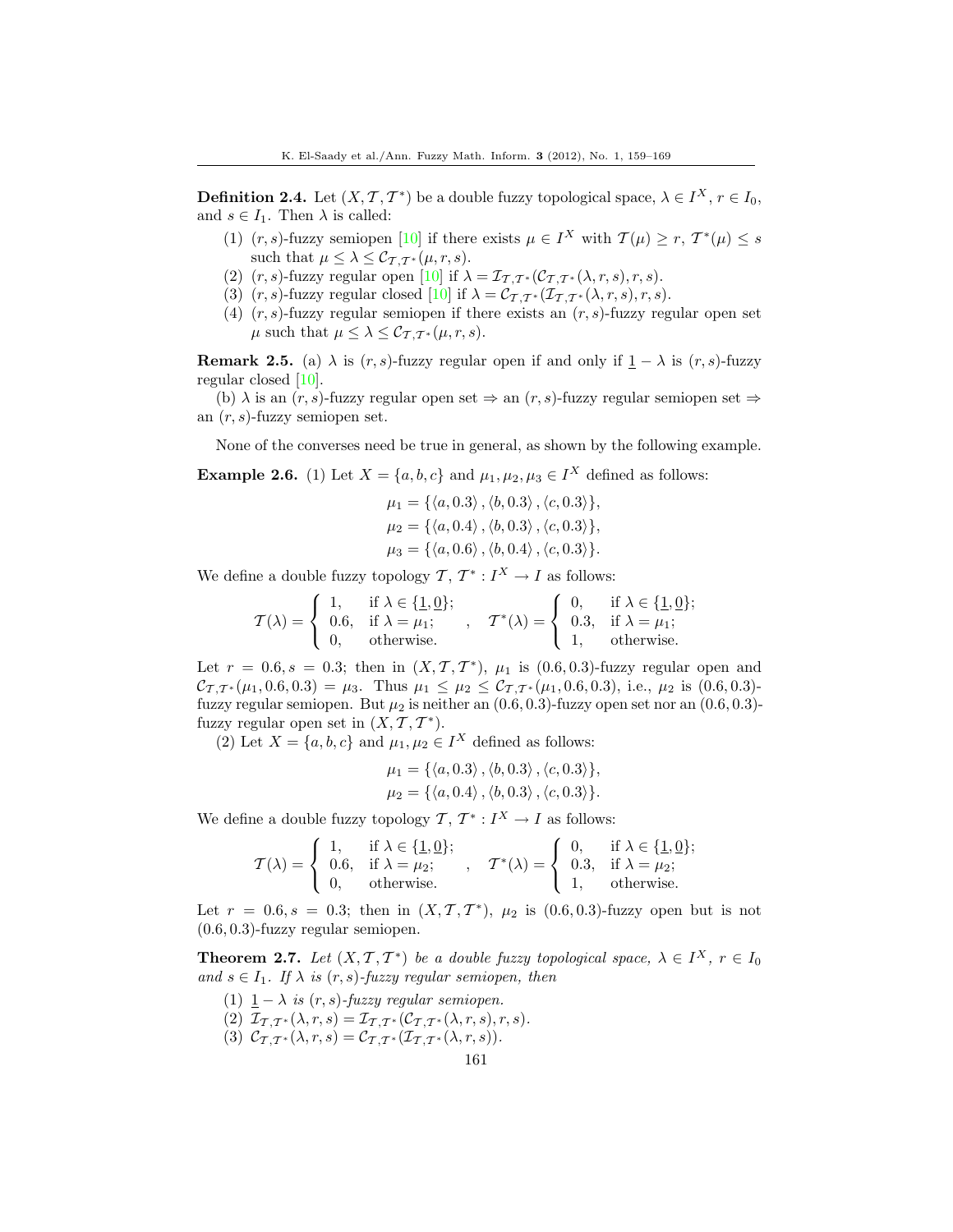*Proof.* (1) Let  $\lambda$  be an  $(r, s)$ -fuzzy regular semiopen set. Then there exists an  $(r, s)$ fuzzy regular open set  $\mu$  such that  $\mu \leq \lambda \leq C_{\mathcal{T},\mathcal{T}^*}(\mu,r,s)$ . Since  $1-\mu$  is  $(r,s)$ -fuzzy regular closed,  $\mathcal{I}_{\mathcal{T},\mathcal{T}^*}(\mathbf{1}-\mu,r,s)$  is an  $(r,s)$ -fuzzy regular open set such that

$$
\mathcal{I}_{\mathcal{T},\mathcal{T}^*}(\underline{1}-\mu,r,s) \le \underline{1}-\lambda \le \underline{1}-\mu = \mathcal{C}_{\mathcal{T},\mathcal{T}^*}(\mathcal{I}_{\mathcal{T},\mathcal{T}^*}(\underline{1}-\mu,r,s),r,s).
$$

Thus  $1 - \lambda$  is  $(r, s)$ -fuzzy regular semiopen.

(2) Let  $\lambda$  be an  $(r, s)$ -fuzzy regular semiopen set. Then there exists an  $(r, s)$ fuzzy regular open set  $\mu$  such that  $\mu \leq \lambda \leq C_{\mathcal{T},\mathcal{T}^*}(\mu,r,s)$ . Hence  $\mathcal{C}_{\mathcal{T},\mathcal{T}^*}(\lambda,r,s)$  $\mathcal{C}_{\mathcal{T},\mathcal{T}}*(\mu,r,s)$ . Since  $\mathcal{I}_{\mathcal{T},\mathcal{T}}*(\mathcal{C}_{\mathcal{T},\mathcal{T}}*(\lambda,r,s),r,s)=\mu,$ 

$$
\mathcal{I}_{\mathcal{T},\mathcal{T}^*}(\mathcal{C}_{\mathcal{T},\mathcal{T}^*}(\lambda,r,s),r,s) = \mu \leq \mathcal{I}_{\mathcal{T},\mathcal{T}^*}(\lambda,r,s)
$$
  

$$
\leq \mathcal{I}_{\mathcal{T},\mathcal{T}^*}(\mathcal{C}_{\mathcal{T},\mathcal{T}^*}(\mu,r,s),r,s)
$$
  

$$
= \mathcal{I}_{\mathcal{T},\mathcal{T}^*}(\mathcal{C}_{\mathcal{T},\mathcal{T}^*}(\lambda,r,s),r,s).
$$

Thus  $\mathcal{I}_{\mathcal{T},\mathcal{T}^*}(\lambda,r,s)=\mathcal{I}_{\mathcal{T},\mathcal{T}^*}(\mathcal{C}_{\mathcal{T},\mathcal{T}^*}(\lambda,r,s),r,s).$ (3) Similar to (2).  $\Box$ 

**Definition 2.8.** Let  $(X, \mathcal{T}_1, \mathcal{T}^*_{1})$  and  $(Y, \mathcal{T}_2, \mathcal{T}^*_{2})$  be two double fuzzy topological spaces. A function  $f: X \to Y$  is called

- (1) a double fuzzy weakly continuous function [\[10\]](#page-10-13) if  $\mathcal{T}_2(\nu) \ge r$ ,  $\mathcal{T}^*_{2}(\nu) \le s \Rightarrow$  $T_1(f^{-1}(\nu)) \ge r$ ,  $T^*_{1}(f^{-1}(\nu)) \le s$ , for each  $r \in I_0$ ,  $s \in I_1$  and  $\nu \in I^Y$ .
- (2) a double fuzzy weakly open if  $f(\lambda) \leq \mathcal{I}_{\mathcal{I}_2,\mathcal{T}^*_{2}}(f(\mathcal{C}_{\mathcal{I}_1,\mathcal{T}^*_{1}}(\lambda,r,s)),r,s)$ , for each  $\lambda \in I^X$ ,  $r \in I_0$ ,  $s \in I_1$  such that  $\mathcal{T}_1(\lambda) \geq r$ ,  $\mathcal{T}^*_{1}(\lambda) \leq s$ .

**Theorem 2.9.** Let  $(X, \mathcal{T}_1, \mathcal{T}^*_{1})$  and  $(Y, \mathcal{T}_2, \mathcal{T}^*_{2})$  be two double fuzzy topological spaces and  $f: X \to Y$ . Then the following are equivalent:

- (1) f is double fuzzy weakly continuous.
- (2)  $f(\mathcal{C}_{\mathcal{T}_1,\mathcal{T}^*1}(\lambda,r,s)) \leq \mathcal{C}_{\mathcal{T}_2,\mathcal{T}^*2}(f(\lambda),r,s)$ , for each  $\lambda \in I^X$ ,  $r \in I_0$ ,  $s \in I_1$ .
- (3)  $\mathcal{C}_{\mathcal{T}_2,\mathcal{T}^*_{1}}(f^{-1}(\nu),r,s) \leq f^{-1}(\mathcal{C}_{\mathcal{T}_2,\mathcal{T}^*_{2}}(\nu,r,s)),$  for each  $\nu \in I^Y$ ,  $r \in I_0$ ,  $s \in I_1$ .
- (4)  $f^{-1}(\mathcal{I}_{\mathcal{T}_2,\mathcal{T}^*_{2}}(\nu,r,s)) \leq \mathcal{I}_{\mathcal{T}_1,\mathcal{T}^*_{1}}(f^{-1}(\nu),r,s)$ , for each  $\nu \in I^Y$ ,  $r \in I_0$ ,  $s \in I_1$ .

*Proof.* (1)  $\Rightarrow$  (2): Trivial.

 $(2) \Rightarrow (3)$ : For every  $\nu \in I^Y$ ,  $r \in I_0$ ,  $s \in I_1$ , from  $(2)$  we have

$$
f(\mathcal{C}_{\mathcal{T}_1,\mathcal{T}^*_{1}}(f^{-1}(\nu),r,s)) \leq \mathcal{C}_{\mathcal{T}_2,\mathcal{T}^*_{2}}(f(f^{-1}(\nu)),r,s) \leq \mathcal{C}_{\mathcal{T}_2,\mathcal{T}^*_{2}}(\nu,r,s).
$$

Hence  $\mathcal{C}_{\mathcal{T}_1,\mathcal{T}^*_{1}}(f^{-1}(\nu),r,s) \leq f^{-1}(\mathcal{C}_{\mathcal{T}_2,\mathcal{T}^*_{2}}(\nu,r,s)).$  $(3) \Rightarrow (4)$ : For every  $\nu \in I^Y$ ,  $r \in I_0$ ,  $s \in I_1$ , from  $(3)$ we have

$$
\begin{array}{rcl}\n\mathbf{1} - \mathcal{I}_{\mathcal{T}_1, \mathcal{T}^*_{1}}(f^{-1}(\nu), r, s) & = & \mathcal{C}_{\mathcal{T}_1, \mathcal{T}^*_{1}}(\mathbf{1} - f^{-1}(\nu), r, s) = \mathcal{C}_{\mathcal{T}_1, \mathcal{T}^*_{1}}(f^{-1}(\mathbf{1} - \nu), r, s) \\
& \leq & f^{-1}(\mathcal{C}_{\mathcal{T}_2, \mathcal{T}^*_{2}}(\mathbf{1} - \nu, r, s)) = f^{-1}(\mathbf{1} - \mathcal{I}_{\mathcal{T}_2, \mathcal{T}^*_{2}}(\nu, r, s)) \\
& = & \mathbf{1} - f^{-1}(\mathcal{I}_{\mathcal{T}_2, \mathcal{T}^*_{2}}(\nu, r, s))\n\end{array}
$$

Hence  $f^{-1}(\mathcal{I}_{\mathcal{T}_2,\mathcal{T}^*_{2}}(\nu,r,s)) \leq \mathcal{I}_{\mathcal{T}_1,\mathcal{T}^*_{1}}(f^{-1}(\nu),r,s).$ 

 $(4) \Rightarrow (1)$ : Let  $\mathcal{T}_2(\nu) \geq r$ ,  $\mathcal{T}^*_{2}(\nu) \leq s$  for  $\nu \in I^Y$ ,  $r \in I_0$ ,  $s \in I_1$ . Then  $\nu = \mathcal{I}_{\mathcal{T}_2,\mathcal{T}^*_{2}}(\nu,r,s)$ . From (4) we have

$$
f^{-1}(\nu) = f^{-1}(\mathcal{I}_{\mathcal{I}_2, \mathcal{I}^*2}(\nu, r, s)) \leq \mathcal{I}_{\mathcal{I}_1, \mathcal{I}^*1}(f^{-1}(\nu), r, s).
$$

<span id="page-3-0"></span>Thus  $f^{-1}(\nu) = \mathcal{I}_{\mathcal{T}_1,\mathcal{T}_{*1}}(f^{-1}(\nu),r,s)$ . Hence  $\mathcal{T}_1(f^{-1}(\nu)) \ge r$ ,  $\mathcal{T}_{*1}(f^{-1}(\nu)) \le s$ . Thus f is a double fuzzy weakly continuous function.  $\square$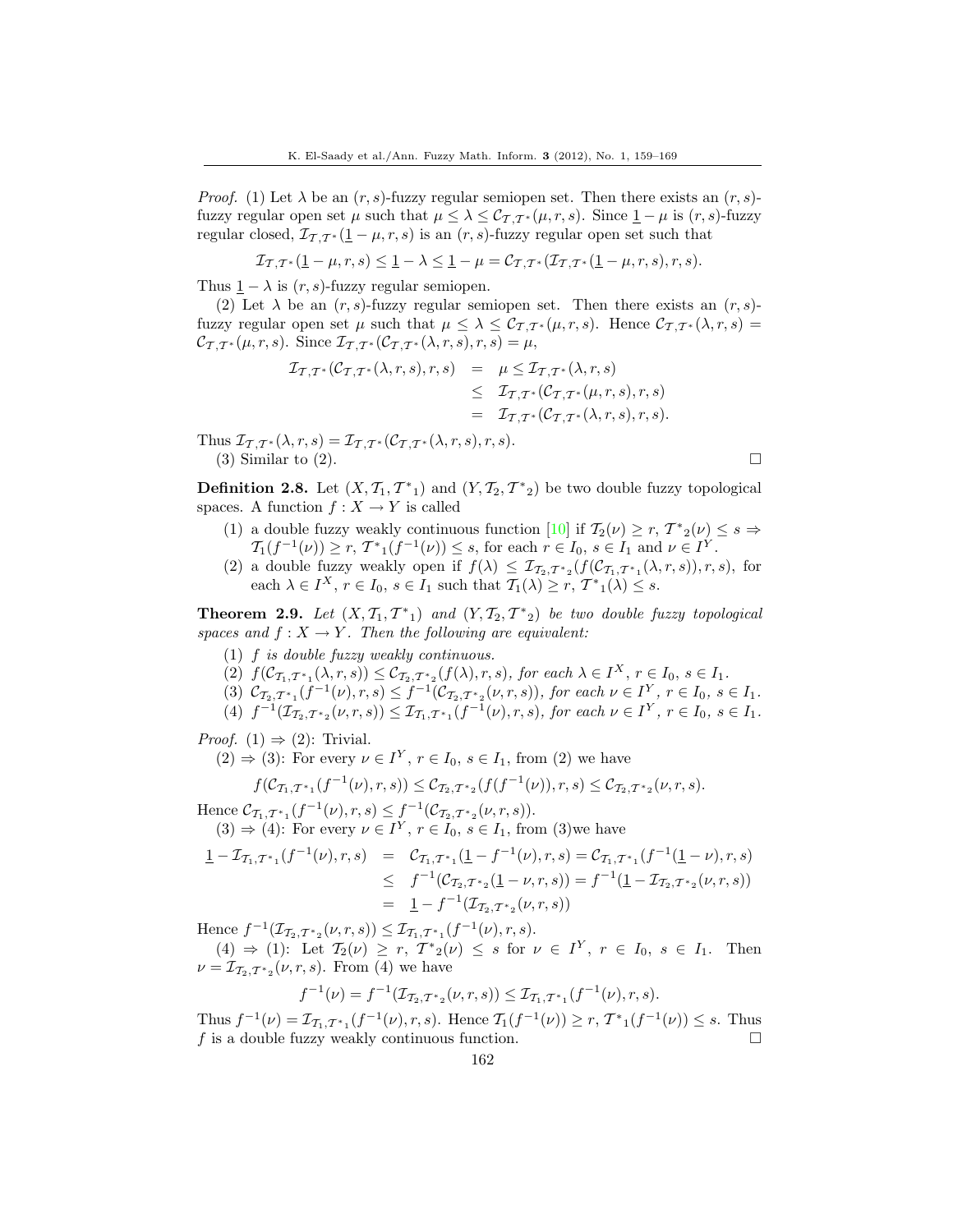**Theorem 2.10.** Let  $(X, \mathcal{T}_1, \mathcal{T}^*_{1})$  and  $(Y, \mathcal{T}_2, \mathcal{T}^*_{2})$  be two double fuzzy topological spaces and  $f: X \to Y$  is double fuzzy weakly open and double fuzzy weakly continuous, then  $f^{-1}(\nu)$  is an  $(r, s)$ -fuzzy regular open (resp.  $(r, s)$ -fuzzy regular closed) set for every  $(r, s)$ -fuzzy regular open set  $\nu \in I^Y$ ;  $r \in I_0$ ,  $s \in I_1$ .

*Proof.* Let  $\nu$  be an  $(r, s)$ -fuzzy regular open set in Y, we have  $\mathcal{T}_2(\nu) \ge r$ ,  $\mathcal{T}^*_{2}(\nu) \le s$ . Since f is double fuzzy weakly continuous,  $\mathcal{T}_1(f^{-1}(\nu)) \ge r$ ,  $\mathcal{T}_{1}(f^{-1}(\nu)) \le s$ . Hence

$$
f^{-1}(\nu)=\mathcal{I}_{\mathcal{T}_1,\mathcal{T}^*_{1}}(f^{-1}(\nu),r,s)\leq \mathcal{I}_{\mathcal{T}_1,\mathcal{T}^*_{1}}(\mathcal{C}_{\mathcal{T}_1,\mathcal{T}^*_{1}}(f^{-1}(\nu),r,s),r,s).
$$

Since  $f$  is double fuzzy weakly open,

$$
f(\mathcal{I}_{\mathcal{T}_1,\mathcal{T}^*1}(\mathcal{C}_{\mathcal{T}_1,\mathcal{T}^*1}(f^{-1}(\nu),r,s),r,s)) \leq \mathcal{I}_{\mathcal{T}_2,\mathcal{T}^*2}(f(\mathcal{C}_{\mathcal{T}_1,\mathcal{T}^*1}(f^{-1}(\nu),r,s)),r,s).
$$

Since f is double fuzzy weakly continuous,

$$
\mathcal{I}_{\mathcal{T}_2,\mathcal{T}^*2}(f(\mathcal{C}_{\mathcal{T}_1,\mathcal{T}^*1}(f^{-1}(\nu),r,s)),r,s) \leq \mathcal{I}_{\mathcal{T}_2,\mathcal{T}^*2}(f f^{-1}(\mathcal{C}_{\mathcal{T}_2,\mathcal{T}^*2}(\nu,r,s),r,s)) \leq \mathcal{I}_{\mathcal{T}_2,\mathcal{T}^*2}(\mathcal{C}_{\mathcal{T}_2,\mathcal{T}^*2}(\nu,r,s),r,s) = \nu.
$$

Hence

$$
\mathcal{I}_{\mathcal{T}_1,\mathcal{T}^*1}(\mathcal{C}_{\mathcal{T}_1,\mathcal{T}^*1}(f^{-1}(\nu),r,s),r,s) \leq f^{-1}(\nu).
$$

Thus  $f^{-1}(\nu)$  is  $(r, s)$ -fuzzy regular open. An  $(r, s)$ -regular closed case will be trivial by using the previous result.

**Definition 2.11** ([\[10\]](#page-10-13)). A double fuzzy topological space  $(X, \mathcal{T}, \mathcal{T}^*)$  is called an  $(r, s)$ -fuzzy compact $((r, s)$ -fuzzy nearly compact and  $(r, s)$ -fuzzy almost compact) if and only if for every family  $\{\lambda_i : i \in J\}$  in  $\{\lambda : \lambda \in I^X, \mathcal{T}(\lambda) \geq r, \mathcal{T}^*(\lambda) \leq s\}$  such that  $\bigvee_{i\in J}\lambda_i=\underline{1}$ , there exists a finite subset  $J_0$  of  $J$  such that  $\bigvee_{i\in J_0}\lambda_i=\underline{1}$  (resp.  $\bigvee_{i \in J_0} \mathcal{I}_{\mathcal{T},\mathcal{T}^*}(\mathcal{C}_{\mathcal{T},\mathcal{T}^*}(\lambda_i,r,s), r, s) = \underline{1} \text{ and } \bigvee_{i \in J_0} \mathcal{C}_{\mathcal{T},\mathcal{T}^*}(\lambda_i,r,s) = \underline{1} \ \text{).}$ 

<span id="page-4-0"></span>**Definition 2.12.** A double fuzzy topological space  $(X, \mathcal{T}, \mathcal{T}^*)$  is called an  $(r, s)$ fuzzy S-closed if and only if for every an  $(r, s)$ -fuzzy semiopen cover  $\{\lambda_i | i \in J\}$  of X, there exists a finite subset  $J_0$  of J such that

$$
\bigvee_{i \in J_0} C_{\mathcal{T}, \mathcal{T}^*}(\lambda_i, r, s) = \underline{1}.
$$

3.  $(r, s)$ -fuzzy  $Rs$ -compactness in double fuzzy topological spaces

**Definition 3.1.** A double fuzzy topological space  $(X, \mathcal{T}, \mathcal{T}^*)$  is called

- (a)  $(r, s)$ -fuzzy Rs-compact if for every  $(r, s)$ -fuzzy regular semiopen cover  $\{\lambda_i :$  $i \in J$  of X, there exists a finite subset  $J_0$  of J such that  $\bigvee_{i \in J_0} \lambda_i = \underline{1}$ .
- (b)  $(r, s)$ -fuzzy weakly Rs-compact if for every  $(r, s)$ -fuzzy regular semiopen cover  $\{\lambda_i : i \in J\}$  of X, there exists a finite subset  $J_0$  of J such that

$$
\bigvee_{i \in J_0} \mathcal{I}_{\mathcal{T}, \mathcal{T}^*}(\lambda_i, r, s) = \underline{1}.
$$

(c)  $(r, s)$ -fuzzy almost Rs-compact if for every  $(r, s)$ -fuzzy regular semiopen cover  $\{\lambda_i : i \in J\}$  of X, there exists a finite subset  $J_0$  of J such that

$$
\bigvee_{i \in J_0} C_{\mathcal{T}, \mathcal{T}^*}(\lambda_i, r, s) = \underline{1}.
$$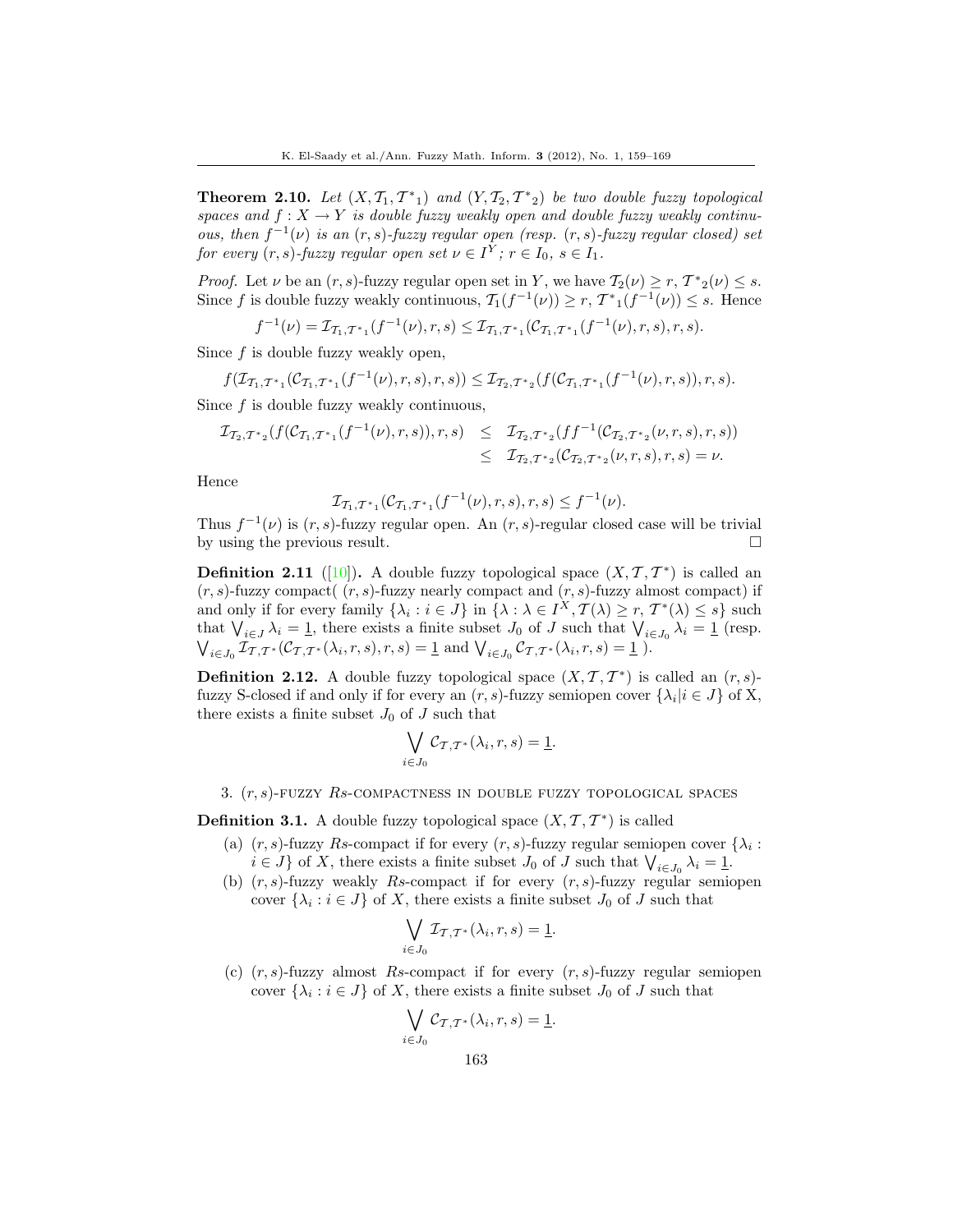Remark 3.2. From the above definition and Definition [2.12,](#page-4-0) it is clear that the following implications are true for each  $r \in I_0$  and  $s \in I_1$  with  $r + s \leq 1$ :



From Theorem [2.7,](#page-2-0) we have the following theorem:

<span id="page-5-0"></span>**Theorem 3.3.** A double fuzzy topological space  $(X, \mathcal{T}, \mathcal{T}^*)$  is  $(r, s)$ -fuzzy Rs-compact if and only if for each family  $\{\lambda_i | i \in J\}$  of  $(r, s)$ -fuzzy regular semiopen sets of X such that  $\bigwedge_{i\in J}\lambda_i=\underline{0}$ , there exists a finite subset  $J_0$  of  $J$  such that

$$
\bigwedge_{i\in J_0}\lambda_i=\underline{0}.
$$

**Theorem 3.4.** A double fuzzy topological space  $(X, \mathcal{T}, \mathcal{T}^*)$  is  $(r, s)$ -fuzzy weakly Rscompact if and only if for each family  $\{\lambda_i | i \in J\}$  of  $(r, s)$ -fuzzy regular semiopen sets of X such that  $\bigwedge_{i\in J}\lambda_i=\underline{0}$ , there exists a finite subset  $J_0$  of J such that

$$
\bigwedge_{i\in J_0} \mathcal{C}_{\mathcal{T},\mathcal{T}^*}(\lambda_i,r,s) = \underline{0}.
$$

*Proof.* Suppose that  $(X, \mathcal{T}, \mathcal{T}^*)$  is  $(r, s)$ -fuzzy weakly Rs-compact. Let  $\{\lambda_i | i \in J\}$ be a family of  $(r, s)$ -fuzzy regular semiopen sets of X such that  $\bigwedge_{i \in J} \lambda_i = \underline{0}$ . Then by Theorem [2.7,](#page-2-0)  $\{1 - \lambda_i | i \in J\}$  is a family of  $(r, s)$ -fuzzy regular semiopen sets of X such that  $\bigvee_{i \in J} \underline{1} - \lambda_i = \underline{1} - (\bigwedge_{i \in J} \lambda_i) = \underline{1}$ . Since  $(X, \mathcal{T}, \mathcal{T}^*)$  is  $(r, s)$ -fuzzy weakly Rscompact, there exists a finite subset  $J_0$  of  $J$  such that  $\bigvee_{i\in J_0}\mathcal{I}_{\mathcal{T},\mathcal{T}}*(1-\lambda_i,r,s)=1$ . Hence  $\bigwedge_{i \in J_0} C_{\mathcal{T}, \mathcal{T}^*}(\lambda_i, r, s) = \underline{1} - (\bigvee_{i \in J_0} \mathcal{I}_{\mathcal{T}, \mathcal{T}^*}(\underline{1} - \lambda_i, r, s)) = \underline{0}.$ 

Converse follows by reversing the previous arguments.

$$
\sqcup
$$

**Theorem 3.5.** Let  $(X, \mathcal{T}, \mathcal{T}^*)$  be a double fuzzy topological space. Then the following are equivalent:

- (1)  $(X, \mathcal{T}, \mathcal{T}^*)$  is  $(r, s)$ -fuzzy weakly Rs-compact.
- (2) For each family  $\{\lambda_i | i \in J\}$  of  $(r, s)$ -fuzzy regular open sets of X such that  $\bigwedge_{i\in J}\lambda_i=\underline{0}$ , there exists a finite subset  $J_0$  of  $J$  such that

$$
\bigwedge_{i \in J_0} \mathcal{C}_{\mathcal{T}, \mathcal{T}^*}(\lambda_i, r, s) = \underline{0}.
$$

(3) For each  $(r, s)$ -fuzzy regular closed cover  $\{\lambda_i | i \in J\}$  of X, there exists a finite subset  $J_0$  of  $J$  such that  $\bigvee_{i \in J_0} \mathcal{I}_{\mathcal{T},\mathcal{T}}^*(\lambda_i,r,s) = \underline{1}.$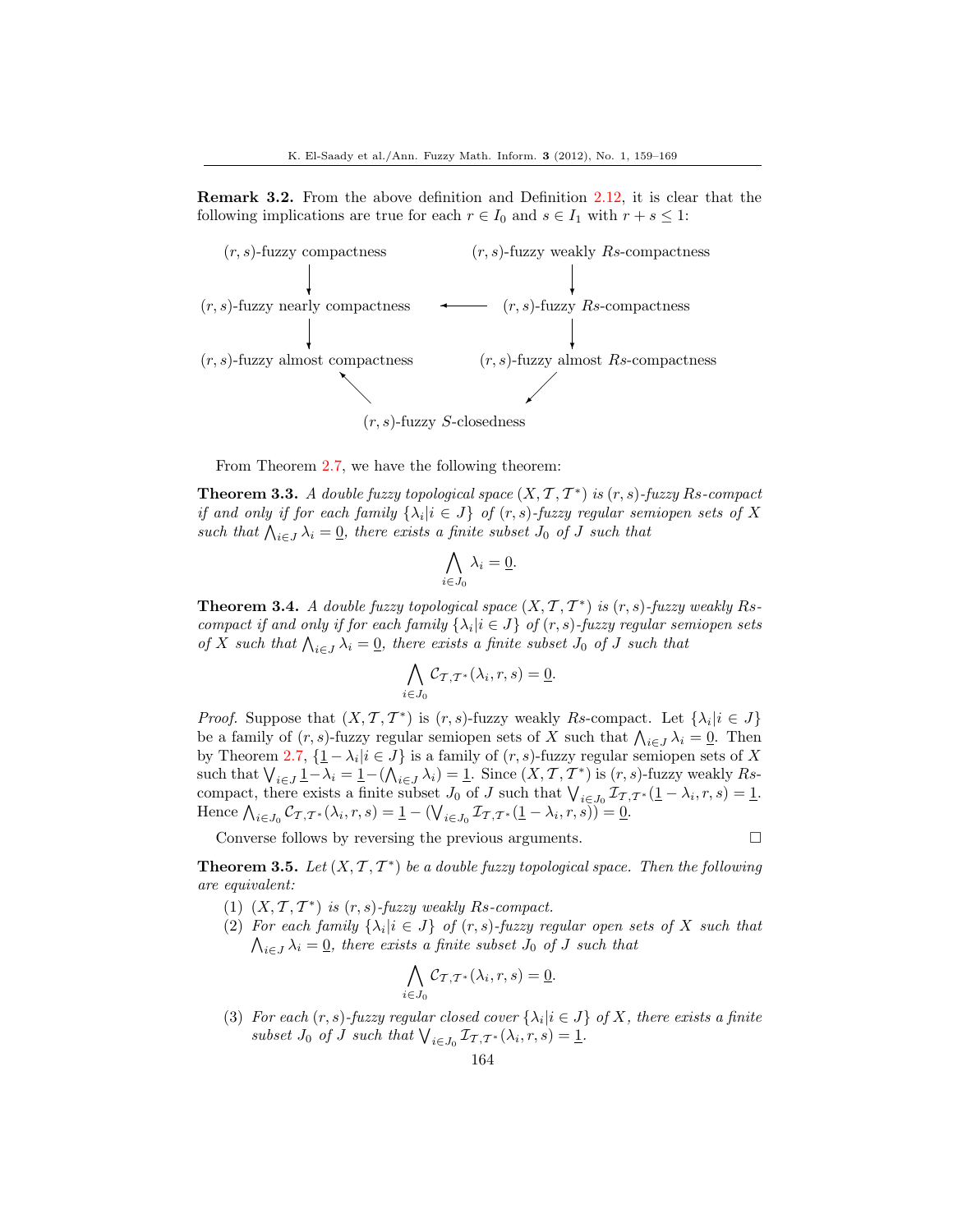*Proof.* (1)  $\Rightarrow$  (2): Trivial.

 $(2) \Rightarrow (1)$ : Let  $\{\lambda_i | i \in J\}$  be a family of  $(r, s)$ -fuzzy regular semiopen sets of X such that  $\bigwedge_{i\in J}\lambda_i=\underline{0}$ . Since  $\lambda_i$  is an  $(r, s)$ -fuzzy regular semiopen set for each  $i\in J$ ,  $\mathcal{C}_{\mathcal{T},\mathcal{T}^*}(\lambda_i,r,s)=\mathcal{C}_{\mathcal{T},\mathcal{T}^*}(\mathcal{I}_{\mathcal{T},\mathcal{T}^*}(\lambda_i,r,s),r,s)$  for each  $i\in J$ . Since  $\{\mathcal{I}_{\mathcal{T},\mathcal{T}^*}(\lambda_i,r,s)|i\in J\}$ J} is a family of  $(r, s)$ -fuzzy regular open sets of X such that  $\bigwedge_{i \in J} \mathcal{I}_{T, T^*}(\lambda_i, r, s) = \underline{0},$ by (2) there exists a finite subset  $J_0$  of  $J$  such that

$$
\bigwedge_{i \in J_0} C_{\mathcal{T}, \mathcal{T}^*}(\lambda_i, r, s) = \bigwedge_{i \in J_0} C_{\mathcal{T}, \mathcal{T}^*}(\mathcal{I}_{\mathcal{T}, \mathcal{T}^*}(\lambda_i, r, s), r, s) = \underline{0}.
$$

Thus  $(X, \mathcal{T}, \mathcal{T}^*)$  is  $(r, s)$ -fuzzy weakly Rs-compact.  $(2) \Leftrightarrow (3)$ : It is obvious.

**Theorem 3.6.** Let  $(X, \mathcal{T}_1, \mathcal{T}^*_{1})$  and  $(Y, \mathcal{T}_2, \mathcal{T}^*_{2})$  be two double fuzzy topological spaces and let  $f: X \to Y$  be surjective, double fuzzy weakly open and double fuzzy weakly continuous function. If  $(X, \mathcal{T}_1, \mathcal{T}^*_{1})$  is  $(r, s)$ -fuzzy weakly Rs-compact, then so is  $(Y, T_2, T^*_{2}).$ 

*Proof.* Let  $\{\nu_i | i \in J\}$  be an  $(r, s)$ -fuzzy regular closed cover over Y. By Theorem [2.10.](#page-3-0)  $\{f^{-1}(\nu_i)|i\in J\}$  is an  $(r, s)$ -fuzzy regular closed cover of X. Since X is  $(r, s)$ -fuzzy weakly Rs-compact, by Theorem [3.3](#page-5-0) there exists a finite subset  $J_0$  of J such that  $\bigvee_{i\in J_0}\mathcal{I}_{T_1,T^*1}(f^{-1}(\nu_i),r,s)=\underline{1}$ . From the surjectivity and double fuzzy weakly openness of  $f$ , we have

$$
\underline{1} = f(\bigvee_{i \in J_0} (\mathcal{I}_{\mathcal{T}_1, \mathcal{T}^*1}(f^{-1}(\nu_i), r, s))) = \bigvee_{i \in J_0} f(\mathcal{I}_{\mathcal{T}_1, \mathcal{T}^*1}(f^{-1}(\nu_i), r, s))
$$
\n
$$
\leq \bigvee_{i \in J_0} \mathcal{I}_{\mathcal{T}_2, \mathcal{T}^*2}(f(\mathcal{C}_{\mathcal{T}_1, \mathcal{T}^*1}(\mathcal{I}_{\mathcal{T}_1, \mathcal{T}^*1}(f^{-1}(\nu_i), r, s), r, s)), r, s)
$$
\n
$$
= \bigvee_{i \in J_0} \mathcal{I}_{\mathcal{T}_2, \mathcal{T}^*2}(f(f^{-1}(\nu_i)), r, s) = \bigvee_{i \in J_0} \mathcal{I}_{\mathcal{T}_2, \mathcal{T}^*2}(\nu_i, r, s).
$$

Hence  $\bigvee_{i\in J_0}\mathcal{I}_{\mathcal{I}_2,\mathcal{T}^*_{2}}(\nu_i,r,s) = \underline{1}$ , and thus  $(Y,\mathcal{I}_2,\mathcal{T}^*_{2})$  is  $(r,s)$ -fuzzy nearly Rs $compact.$ 

**Theorem 3.7.** A double fuzzy topological space  $(X, \mathcal{T}, \mathcal{T}^*)$  is  $(r, s)$ -fuzzy almost Rscompact if and only if for each family  $\{\lambda_i | i \in J\}$  of  $(r, s)$ -fuzzy regular semiopen sets of X such that  $\bigwedge_{i\in J}\lambda_i=0$ , there exists a finite subset  $J_0$  of J such that

$$
\bigwedge_{i \in J_0} \mathcal{I}_{\mathcal{T}, \mathcal{T}^*}(\lambda_i, r, s) = \underline{0}.
$$

*Proof.* Let  $(X, \mathcal{T}, \mathcal{T}^*)$  be  $(r, s)$ -fuzzy almost Rs-compact and let  $\{\lambda_i | i \in J\}$  be a family of  $(r, s)$ -fuzzy regular semiopen sets of X such that  $\bigwedge_{i \in J} \lambda_i = 0$ . Then  $\{\underline{1} - \lambda_i | i \in J\}$  is a family of  $(r, s)$ -fuzzy regular semiopen sets of X such that  $\bigvee_{i\in J}\underline{1}-\lambda_i=\underline{1}-(\bigwedge_{i\in J}\lambda_i)=\underline{1}.$  Since  $(X,\mathcal{T},\mathcal{T}^*)$  is  $(r,s)$ -fuzzy almost Rs-compact, there exists a finite subset  $J_0$  of  $J$  such that  $\bigvee_{i\in J_0} C_{\mathcal{T},\mathcal{T}}*(\underline{1}-\lambda_i,r,s)=\underline{1}$ . Hence

$$
\bigwedge_{i\in J_0} \mathcal{I}_{\mathcal{T},\mathcal{T}^*}(\lambda_i,r,s) = \underline{1} - \left( \bigvee_{i\in J_0} \mathcal{C}_{\mathcal{T},\mathcal{T}^*}(\underline{1} - \lambda_i,r,s)\right) = \underline{0}.
$$

165

The converse can be proved similarly.  $\Box$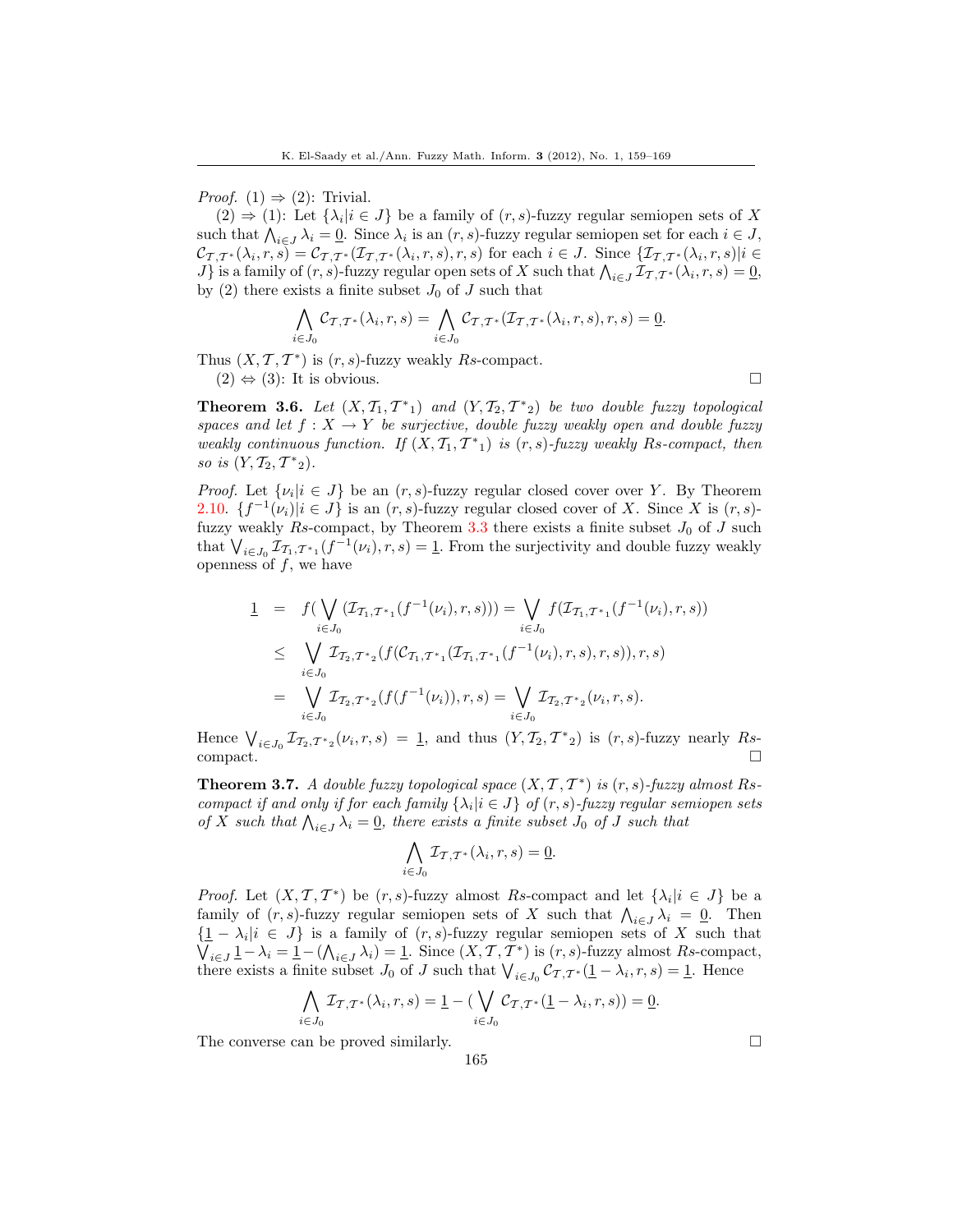**Theorem 3.8.** Let  $(X, \mathcal{T}, \mathcal{T}^*)$  be a double fuzzy topological space. Then the following statements are equivalent:

- (1)  $(X, \mathcal{T}, \mathcal{T}^*)$  is  $(r, s)$ -fuzzy almost Rs-compact.
- (2) For each family  $\{\lambda_i | i \in J\}$  of  $(r, s)$ -fuzzy regular open sets of X such that  $\bigwedge_{i\in J}\lambda_i=\underline{0}$ , there exists a finite subset  $J_0$  of  $J$  such that  $\bigwedge_{i\in J_0}\lambda_i=\underline{0}$ .
- (3) For each  $(r, s)$ -fuzzy regular closed cover  $\{\lambda_i | i \in J\}$  of X, there exists a finite subset  $J_0$  of  $J$  such that  $\bigvee_{i \in J_0} \lambda_i = \underline{1}$ .

*Proof.* Straightforward. □

<span id="page-7-0"></span>**Theorem 3.9.** A double fuzzy topological space  $(X, \mathcal{T}, \mathcal{T}^*)$  is  $(r, s)$ -fuzzy almost  $Rs\text{-}compact$  if and only if  $(X, \mathcal{T}, \mathcal{T}^*)$  is  $(r, s)\text{-}fuzzy S\text{-}closed.$ 

*Proof.* Let  $(X, \mathcal{T}, \mathcal{T}^*)$  be  $(r, s)$ -fuzzy S-closed. Since every  $(r, s)$ -fuzzy regular semiopen is  $(r, s)$ -fuzzy semiopen,  $(X, \mathcal{T}, \mathcal{T}^*)$  is  $(r, s)$ -fuzzy almost Rs-compact.

Conversely, suppose that  $(X, \mathcal{T}, \mathcal{T}^*)$  is  $(r, s)$ -fuzzy almost Rs-compact and let  $\{\lambda_i | i \in J\}$  be an  $(r, s)$ -fuzzy semiopen cover of X. Then there exists  $\mu_i \in I^X$  with  $T(\mu_i) \geq r$ ,  $T^*(\mu_i) \leq s$  such that  $\mu_i \leq \lambda_i \leq C_{\mathcal{I},\mathcal{T}^*}(\mu_i,r,s)$ , for each  $i \in J$ . We can easily show that  $\mathcal{C}_{\mathcal{T},\mathcal{T}}*(\mu_i,r,s)$  is an  $(r,s)$ -fuzzy regular closed set for each  $i \in J$ . Since  $\mu_i \leq \lambda_i \leq \mathcal{C}_{\mathcal{T},\mathcal{T}^*}(\lambda_i,r,s)$  for each  $i \in J$ ,

$$
\mathcal{C}_{\mathcal{T},\mathcal{T}^*}(\mu_i,r,s) \leq \mathcal{C}_{\mathcal{T},\mathcal{T}^*}(\lambda_i,r,s) \leq \mathcal{C}_{\mathcal{T},\mathcal{T}^*}(\mathcal{C}_{\mathcal{T},\mathcal{T}^*}(\mu_i,r,s),r,s)
$$

for each  $i \in J$ . Thus  $\mathcal{C}_{\mathcal{T},\mathcal{T}^*}(\lambda_i,r,s) = \mathcal{C}_{\mathcal{T},\mathcal{T}^*}(\mu_i,r,s)$  for each  $i \in J$ . Thus  $\{\mathcal{C}_{\mathcal{T},\mathcal{T}^*}(\lambda_i,r,s)|i\in J\}$  is an  $(r,s)$ -fuzzy regular closed cover of X. Since  $(X,\mathcal{T},\mathcal{T}^*)$ is  $(r, s)$ -fuzzy almost Rs-compact, there exists a finite subset  $J_0$  of J such that  $\bigvee_{i\in J_0}\mathcal{C}_{\mathcal{T},\mathcal{T}^*}(\lambda_i,r,s)=\underline{1}$ . Hence  $(X,\mathcal{T},\mathcal{T}^*)$  is  $(r,s)$ -fuzzy S-closed.

**Theorem 3.10.** A double fuzzy topological space  $(X, \mathcal{T}, \mathcal{T}^*)$  is an  $(r, s)$ -fuzzy weakly Rs-compact if and only if for every an  $(r, s)$ -semiopen cover  $\{\lambda_i | i \in J\}$  of X, there exists a finite subset  $J_0$  of  $J$  such that

$$
\bigvee_{i \in J_0} \mathcal{I}_{\mathcal{T}, \mathcal{T}^*}(\mathcal{C}_{\mathcal{T}, \mathcal{T}^*}(\lambda_i, r, s) r, s) = \underline{1}.
$$

*Proof.* Similar to Theorem [3.9.](#page-7-0) □

**Theorem 3.11.** Let  $(X, \mathcal{T}_1, \mathcal{T}^*_{1})$  and  $(Y, \mathcal{T}_2, \mathcal{T}^*_{2})$  ba two double fuzzy topological spaces and let  $f: X \to Y$  be a surjective, double fuzzy weakly open and double fuzzy weakly continuous function. If  $(X, \mathcal{T}_1, \mathcal{T}^*_{1})$  is  $(r, s)$ -fuzzy almost Rs-compact, then so is  $(Y, T_2, T^*_{2}).$ 

*Proof.* Let  $\{\nu_i | i \in J\}$  be an  $(r, s)$ -fuzzy regular closed cover of Y. By Theorem [2.10,](#page-3-0)  $\{f^{-1}(\nu_i)|i\in J\}$  is an  $(r, s)$ -fuzzy regular closed cover of X. Since  $(X, \mathcal{T}, \mathcal{T}^*)$ is  $(r, s)$ -fuzzy almost Rs-compact, by Theorem [2.10,](#page-3-0) there exists a finite subset  $J_0$ of J such that  $\bigvee_{i\in J_0} f^{-1}(\nu_i) = 1$ . From the surjectivity of f we have

$$
\underline{1} = f(\bigvee_{i \in J_0} f^{-1}(\nu_i)) = \bigvee_{i \in J_0} f(f^{-1}(\nu_i)) = \bigvee_{i \in J_0} \nu_i.
$$

Hence  $\bigvee_{i \in J_0} \nu_i = \underline{1}$ . Thus  $(Y, \mathcal{T}_2, \mathcal{T}^*_{2})$  is  $(r, s)$ -fuzzy almost  $Rs$ -compact.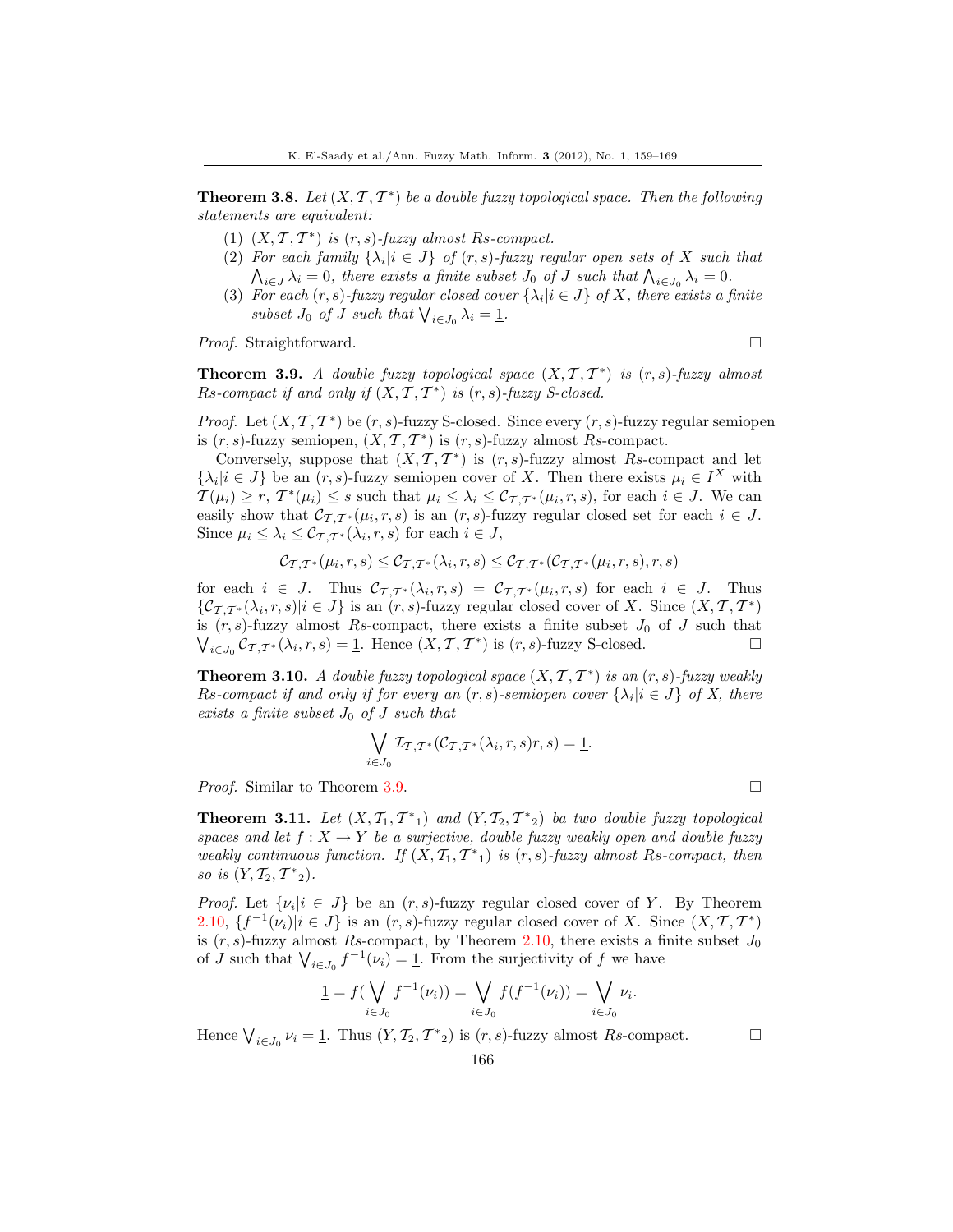**Definition 3.12.** A double fuzzy topological space  $(X, \mathcal{T}, \mathcal{T}^*)$  is called  $(r, s)$ -fuzzy extremally disconnected if  $\mathcal{T}(\mathcal{C}_{\mathcal{T},\mathcal{T}^*}(\lambda,r,s)) \geq r$  and  $\mathcal{T}^*(\mathcal{C}_{\mathcal{T},\mathcal{T}^*}(\lambda,r,s)) \leq s$  for every  $\lambda \in I^X$  with  $\mathcal{T}(\lambda) \geq r, \mathcal{T}^*(\lambda) \leq s.$ 

**Theorem 3.13.** Let  $(X, \mathcal{T}_1, \mathcal{T}^*_{1})$  and  $(Y, \mathcal{T}_2, \mathcal{T}^*_{2})$  be two double fuzzy topological spaces, and let  $f: X \to Y$  be a surjective, double fuzzy weakly open and double fuzzy weakly continuous function. If  $(X, \mathcal{T}_1, \mathcal{T}^*_{1})$  is  $(r, s)$ -fuzzy extremally disconnected, then so is  $(Y, \mathcal{T}_2, \mathcal{T}^*_{2}).$ 

*Proof.* Let  $\nu \in I^Y$  with  $\mathcal{T}_2(\nu) \ge r$ ,  $\mathcal{T}^*_{2}(\nu) \le s$ . Then  $\nu = \mathcal{I}_{\mathcal{T}_2,\mathcal{T}^*_{2}}(\nu,r,s)$ . Hence  $\mathcal{C}_{\mathcal{T}_2,\mathcal{T}^*_{2}}(\nu,r,s)$  is  $(r,s)$ -fuzzy regular closed. By Theorem [2.10,](#page-3-0)  $f^{-1}(\mathcal{C}_{\mathcal{T}_2,\mathcal{T}^*_{2}}(\nu,r,s))$ is  $(r, s)$ -fuzzy regular closed, i.e.,

$$
f^{-1}(\mathcal{C}_{\mathcal{T}_2,\mathcal{T}^*2}(\nu,r,s)) = \mathcal{C}_{\mathcal{T}_1,\mathcal{T}^*1}(\mathcal{T}_{\mathcal{T}_1,\mathcal{T}^*1}(f^{-1}(\mathcal{C}_{\mathcal{T}_2,\mathcal{T}^*2}(\nu,r,s))), r, s), r, s).
$$

Since  $(X, \mathcal{T}_1, \mathcal{T}^*_{1})$  is  $(r, s)$ -fuzzy extremally disconnected and

$$
T_1(\mathcal{I}_{\mathcal{T}_1,\mathcal{T}^*1}(f^{-1}(\mathcal{C}_{\mathcal{T}_2,\mathcal{T}^*2}(\nu,r,s)),r,s)) \ge r,
$$
  

$$
\mathcal{T}^*_{1}(\mathcal{I}_{\mathcal{T}_1,\mathcal{T}^*1}(f^{-1}(\mathcal{C}_{\mathcal{T}_2,\mathcal{T}^*2}(\nu,r,s)),r,s)) \le s,
$$

and

$$
T_1(C_{T_1,T^*}(\mathcal{I}_{T_1,T^*} (f^{-1}(C_{T_2,T^*}(\nu,r,s)),r,s),r,s)) \geq r,
$$
  

$$
T^*_{1}(C_{T_1,T^*}(\mathcal{I}_{T_1,T^*} (f^{-1}(C_{T_2,T^*}(\nu,r,s)),r,s),r,s)) \leq s.
$$

From the surjectivity and double fuzzy weakly openness of  $f^{\rightarrow}$  we have

$$
C_{\mathcal{T}_2,\mathcal{T}^*2}(\nu,r,s) = f(f^{-1}(C_{\mathcal{T}_2,\mathcal{T}^*2}(\nu,r,s)))
$$
  
\n
$$
= f(C_{\mathcal{T}_1,\mathcal{T}^*1}(\mathcal{T}_{\mathcal{T}_1,\mathcal{T}^*1}(f^{-1}(C_{\mathcal{T}_2,\mathcal{T}^*2}(\nu,r,s)),r,s),r,s))
$$
  
\n
$$
\leq \mathcal{T}_{\mathcal{T}_2,\mathcal{T}^*2}(f(C_{\mathcal{T}_1,\mathcal{T}^*1}(\mathcal{T}_{\mathcal{T}_1,\mathcal{T}^*1}(f^{-1}(C_{\mathcal{T}_2,\mathcal{T}^*2}(\nu,r,s)),r,s),r,s)),r,s)
$$
  
\n
$$
= \mathcal{T}_{\mathcal{T}_2,\mathcal{T}^*2}(f(C_{\mathcal{T}_1,\mathcal{T}^*1}(f^{-1}(C_{\mathcal{T}_2,\mathcal{T}^*2}(\nu,r,s)),r,s)),r,s)
$$
  
\n
$$
= \mathcal{T}_{\mathcal{T}_2,\mathcal{T}^*2}(f(f^{-1}(C_{\mathcal{T}_2,\mathcal{T}^*2}(\nu,r,s)),r,s))
$$
  
\n
$$
= \mathcal{T}_{\mathcal{T}_2,\mathcal{T}^*2}(C_{\mathcal{T}_2,\mathcal{T}^*2}(\nu,r,s),r,s).
$$

Hence  $\mathcal{C}_{\mathcal{T}_2,\mathcal{T}^*_{2}}(\nu,r,s) = \mathcal{I}_{\mathcal{T}_2,\mathcal{T}^*_{2}}(\mathcal{C}_{\mathcal{T}_2,\mathcal{T}^*_{2}}(\nu,r,s),r,s)$  and so

$$
\mathcal{T}_2(\mathcal{C}_{\mathcal{T}_2,\mathcal{T}^*_{2}}(\nu,r,s))\geq r,\,\mathcal{T}^*_{2}(\mathcal{C}_{\mathcal{T}_2,\mathcal{T}^*_{2}}(\nu,r,s))\leq s.
$$

Thus  $(Y, \mathcal{T}_2, \mathcal{T}^*_{2})$  is  $(r, s)$ -fuzzy extremally disconnected.

**Theorem 3.14.** Let a double fuzzy topological space  $(X, \mathcal{T}, \mathcal{T}^*)$  be  $(r, s)$ -fuzzy extremally disconnected. If  $\lambda \in I^X$  is  $(r, s)$ -fuzzy regular semiopen, then

$$
\mathcal{I}_{\mathcal{T},\mathcal{T}^*}(\lambda,r,s) = \lambda = \mathcal{C}_{\mathcal{T},\mathcal{T}^*}(\lambda,r,s).
$$

*Proof.* Let  $\lambda$  be an  $(r, s)$ -fuzzy regular semiopen set. Then there exists an  $(r, s)$ fuzzy regular open set  $\mu$  such that  $\mu \leq \lambda \leq C_{\mathcal{T},\mathcal{T}}(\mu,r,s)$ . Since X is  $(r,s)$ -fuzzy extremally disconnected,  $\mu = \mathcal{C}_{\mathcal{T},\mathcal{T}}*(\mu,r,s)$ . And we get  $\mu = \mathcal{I}_{\mathcal{T},\mathcal{T}}*(\mu,r,s)$  since  $\mu$ is an  $(r, s)$ -fuzzy regular open set. Thus we have the following:

$$
\mu = \mathcal{I}_{\mathcal{T},\mathcal{T}^*}(\mu,r,s) \leq \mathcal{I}_{\mathcal{T},\mathcal{T}^*}(\lambda,r,s) \leq \lambda
$$
  

$$
\leq \mathcal{C}_{\mathcal{T},\mathcal{T}^*}(\lambda,r,s) \leq \mathcal{C}_{\mathcal{T},\mathcal{T}^*}(\mu,r,s) = \mu.
$$

Hence  $\mathcal{I}_{\mathcal{I},\mathcal{T}^*}(\lambda,r,s) = \lambda = \mathcal{C}_{\mathcal{I},\mathcal{T}^*}(\lambda,r,s).$ 

$$
167\,
$$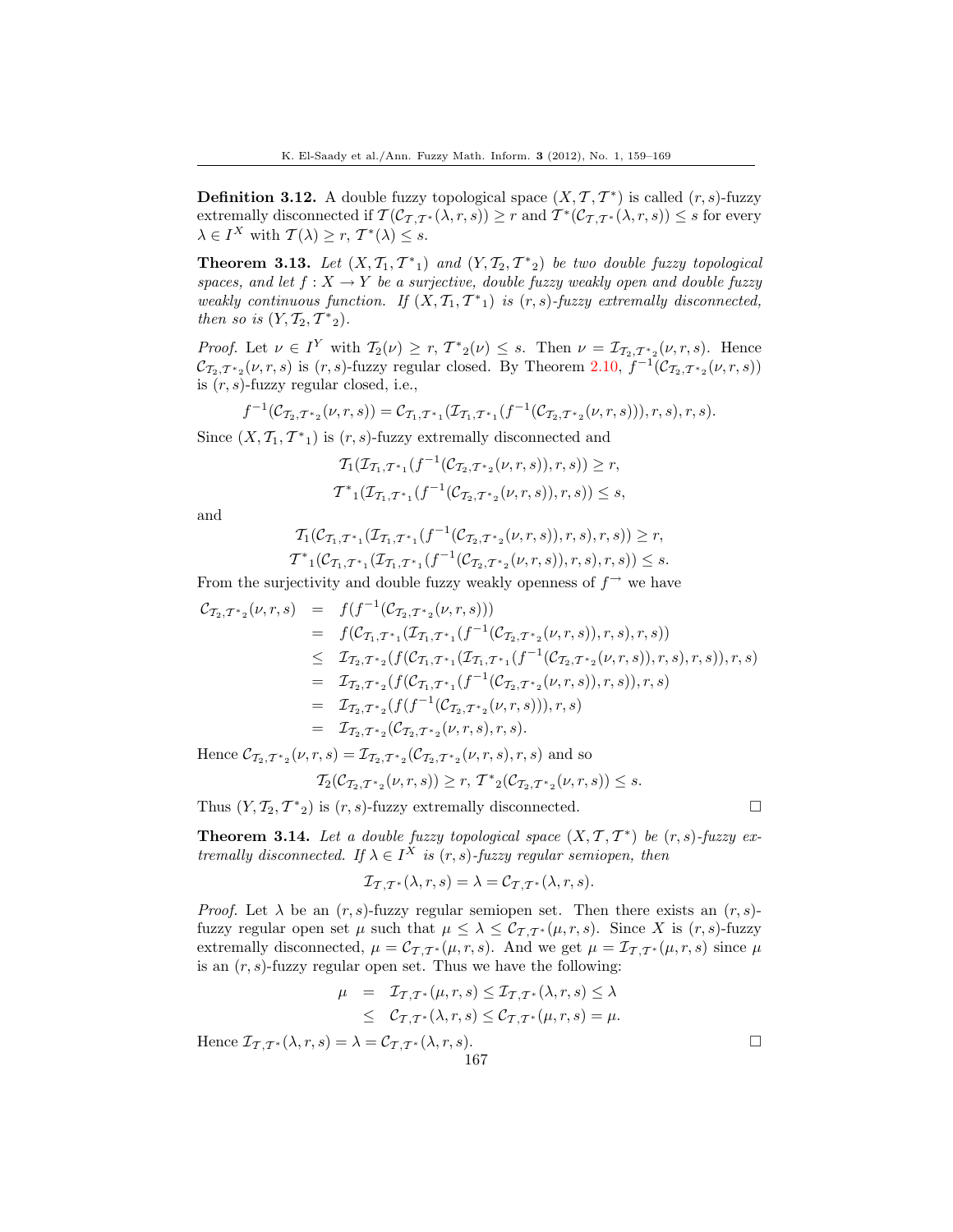From the above theorem, we get the following:

<span id="page-9-0"></span>**Theorem 3.15.** Let a double fuzzy topological space  $(X, \mathcal{T}, \mathcal{T}^*)$  be  $(r, s)$ -fuzzy extremally disconnected. Then the following are equivalent:

- (1)  $(X, \mathcal{T}, \mathcal{T}^*)$  is  $(r, s)$ -fuzzy weakly Rs-compact.
- (2)  $(X, \mathcal{T}, \mathcal{T}^*)$  is  $(r, s)$ -fuzzy Rs-compact.
- (3)  $(X, \mathcal{T}, \mathcal{T}^*)$  is  $(r, s)$ -fuzzy almost Rs-compact.

<span id="page-9-1"></span>**Theorem 3.16.** For an  $(r, s)$ -fuzzy extremally disconnected double fuzzy topological space, the following are true:

- (1)  $(r, s)$ -fuzzy compactness implies  $(r, s)$ -fuzzy weakly Rs-compactness.
- (2)  $(r, s)$ -fuzzy nearly compactness implies  $(r, s)$ -fuzzy Rs-compactness.
- (3)  $(r, s)$ -fuzzy almost compactness implies  $(r, s)$ -fuzzy almost Rs-compactness.

*Proof.* (2) Let  $(X, \mathcal{T}, \mathcal{T}^*)$  be an  $(r, s)$ -extremally disconnected and  $(r, s)$ -fuzzy nearly compact space, let  $\{\lambda_i | i \in J\}$  be an  $(r, s)$ -fuzzy regular semiopen cover of X. Then there exists an  $(r, s)$ -fuzzy regular open set  $\mu_i$  such that  $\mu_i \leq \lambda_i \leq C_{\mathcal{T}, \mathcal{T}^*}(\mu_i, r, s)$ for each  $i \in J$ . Since  $(X, \mathcal{T}, \mathcal{T}^*)$  is  $(r, s)$ -fuzzy extremally disconnected and  $\mu_i =$  $\mathcal{I}_{\mathcal{T},\mathcal{T}}^{\ast}(\mathcal{C}_{\mathcal{T},\mathcal{T}}^{\ast}(\mu_i,r,s),r,s)$  for each  $i \in J$ ,  $\lambda_i = \mathcal{I}_{\mathcal{T},\mathcal{T}}^{\ast}(\lambda_i,r,s)$  for each  $i \in J$ . Thus we get  $\lambda_i = \mathcal{I}_{\mathcal{T},\mathcal{T}^*}(\mathcal{C}_{\mathcal{T},\mathcal{T}^*}(\lambda_i,r,s),r,s)$  for each  $i \in J$  from Theorem [2.7.](#page-2-0) Hence  $(X, \mathcal{T}, \mathcal{T}^*)$  is  $(r, s)$ -fuzzy Rs-compact since X is  $(r, s)$ -fuzzy nearly compact. (1) and (3) are similar to (2).

Corollary 3.17. If a double fuzzy topological space  $(X, \mathcal{T}, \mathcal{T}^*)$  is  $(r, s)$ -fuzzy extremally disconnected, then the following are equivalent:

- (1)  $(r, s)$ -fuzzy nearly compactness.
- (2)  $(r, s)$ -fuzzy almost compactness.
- (3)  $(r, s)$ -fuzzy *S*-closeness.

*Proof.* We get the results from Theorems [3.9,](#page-7-0) [3.15](#page-9-0) and [3.16.](#page-9-1)  $\Box$ 

**Remark 3.18.** If a given double fuzzy topological space is  $(r, s)$ -fuzzy extremally disconnected, we get the following implications for each  $r \in I_0$ ,  $s \in I_1$  with  $r \leq s'$ :